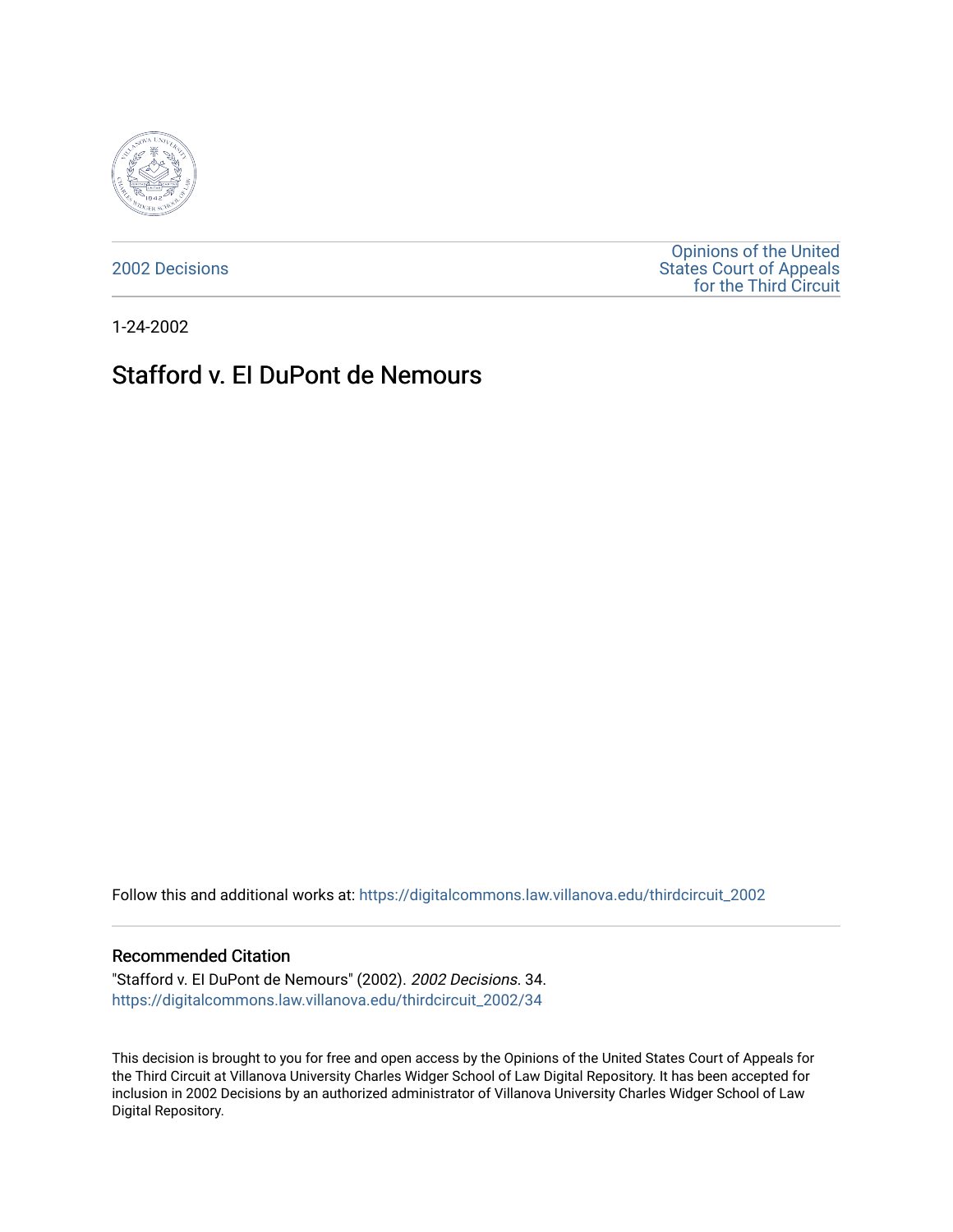## IN THE UNITED STATES COURT OF APPEALS FOR THE THIRD CIRCUIT

No. 01-1289

STEVEN C. STAFFORD,

 $\overline{\phantom{a}}$  , and the contract of the contract of the contract of the contract of the contract of the contract of the contract of the contract of the contract of the contract of the contract of the contract of the contrac

 $\mathcal{L}_\text{max}$  and  $\mathcal{L}_\text{max}$  and  $\mathcal{L}_\text{max}$  and  $\mathcal{L}_\text{max}$ 

 $\mathcal{L}_\text{max}$  and  $\mathcal{L}_\text{max}$  and  $\mathcal{L}_\text{max}$  and  $\mathcal{L}_\text{max}$ 

 $\overline{\phantom{a}}$  , and the contract of the contract of the contract of the contract of the contract of the contract of the contract of the contract of the contract of the contract of the contract of the contract of the contrac

 $\overline{\phantom{a}}$  , and the contract of the contract of the contract of the contract of the contract of the contract of the contract of the contract of the contract of the contract of the contract of the contract of the contrac

 $\overline{\phantom{a}}$  , and the contract of the contract of the contract of the contract of the contract of the contract of the contract of the contract of the contract of the contract of the contract of the contract of the contrac

Appellant

 v. EI DUPONT DE NEMOURS, Plan Administrator; Appellee HOSPITAL AND MEDICAL-SURGICAL PLAN; DENTAL ASSISTANCE PLAN; NONCONTRIBUTORY GROUP LIFE INSURANCE PLAN; CONTRIBUTORY GROUP LIFE INSURANCE PLAN; TOTAL AND PERMANENT DISABILITY INCOME PLAN; SHORT TERM DISABILITY PLAN

> Appeal from the United States District Court For the District of Delaware D.C. No.: 98-cv-00086 District Judge: Honorable Roderick R. McKelvie

Submitted Under Third Circuit LAR 34.1(a) January 18, 2002

Before: SCIRICA, ROSENN, Circuit Judge, and KANE, District Judge.

(Filed: January 24, 2002)

MEMORANDUM OPINION

ROSENN, Circuit Judge. Steven Stafford (Stafford) was employed by E.I. Du Pont De Nemours and Company (Du Pont) from January 1984 through September 1993. Stafford sued in the United States District Court for the District of Delaware under the Employee Retirement Income Security Act (ERISA) 502(a)(1)(B), 29 U.S.C. 1132(a)(1)(B) and ERISA 502(a)(3), 29 U.S.C. 1132(a)(3), alleging that Du Pont denied him disability benefits due him under Du Pont's Total and Permanent Disability Income Plan (T&P plan). The District Court granted summary judgment in favor of Du Pont. Stafford timely appealed. We affirm.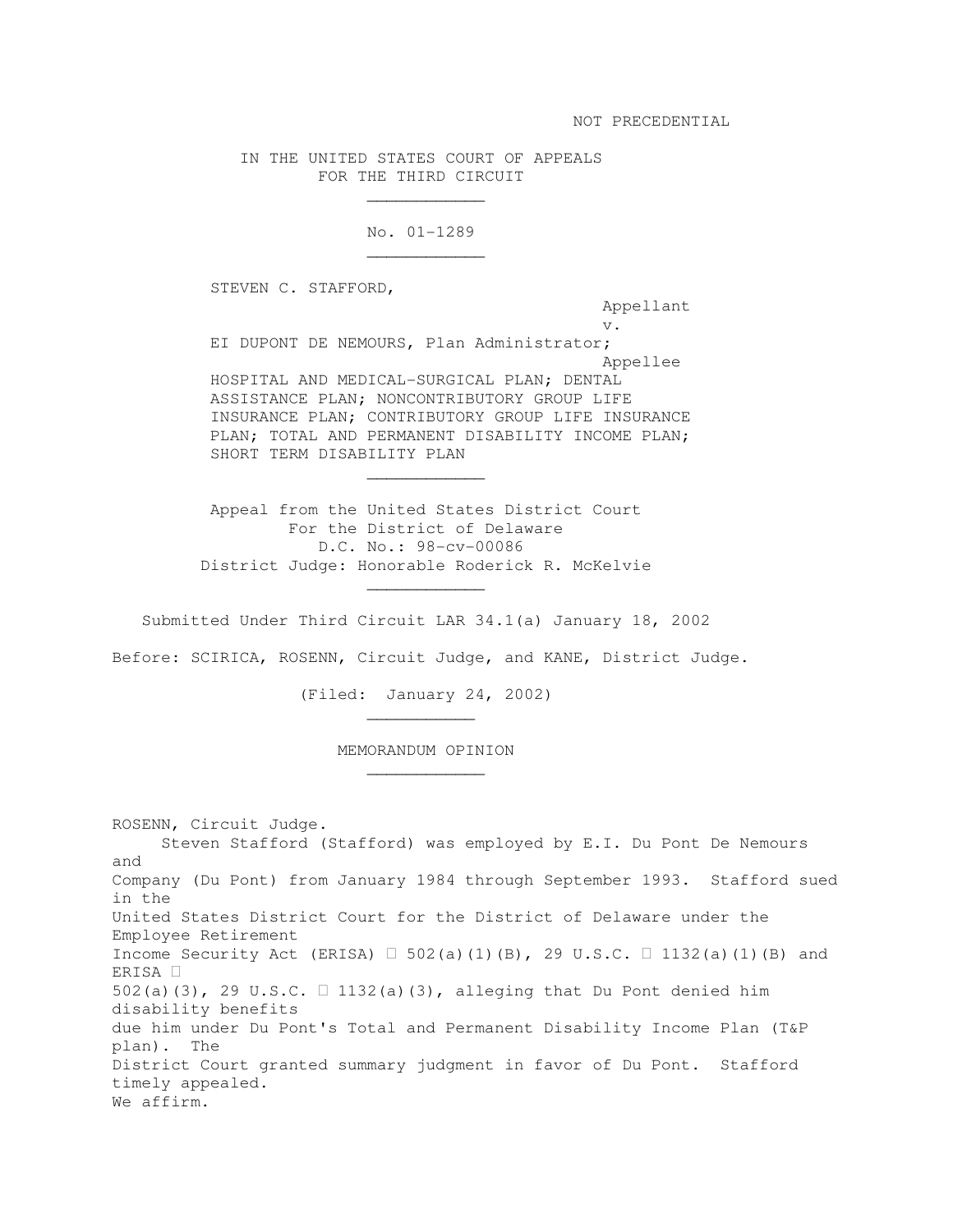I. Because the parties are fully familiar with the facts, we briefly summarize only the most pertinent. Since we are reviewing a grant of summary judgment, we view those facts in the light most favorable to Stafford. Pa. Coal Ass'n v. Babbitt, 63 F.3d 231, 236 (3d Cir. 1995). Du Pont terminated Stafford's employment in September 1993. In July 1994, Stafford submitted an application for T&P plan benefits. Generally, an employee is eligible for Du Pont's T&P plan benefits if that person is, while a Du Pont employee, "totally disabled by injuries or disease and presumably will be totally and permanently prevented from pursuing any gainful occupation." In support of his application, Stafford submitted medical records revealing that he suffered from hypertension (i.e., high blood pressure) which was being treated by medication. Nothing in the July 1994 application suggested that Stafford had been disabled in September 1993, when he was terminated. Following an extensive review by Du Pont's Board of Benefits and Pensions (Board), Du Pont denied Stafford's application and so informed him by a letter dated October 13, 1994. The letter informed Stafford that none of the medical evidence he provided showed that he "had a total and permanent impairment at the time of [] termination." The letter also informed Stafford of his "right to appeal th[e] decision to the Board" pursuant to a procedure attached to the letter. It further informed Stafford that to appeal successfully, he had to provide additional objective medical evidence of a total impairment of function. The letter also enumerated some examples of such evidence. On October 19, 1994, Stafford requested an appeal to the Board. In due course, the Board's secretary wrote Stafford, informing him that the Board would review the previously submitted information and inviting him to submit any additional information helpful to his application. Stafford submitted no new information. In December 1994, the Board denied Stafford's appeal and informed him of the decision by letter dated December 27, 1994. Approximately two and a half years later, on June 5, 1997, Stafford informed Du Pont that the Social Security Administration had determined that he had been disabled at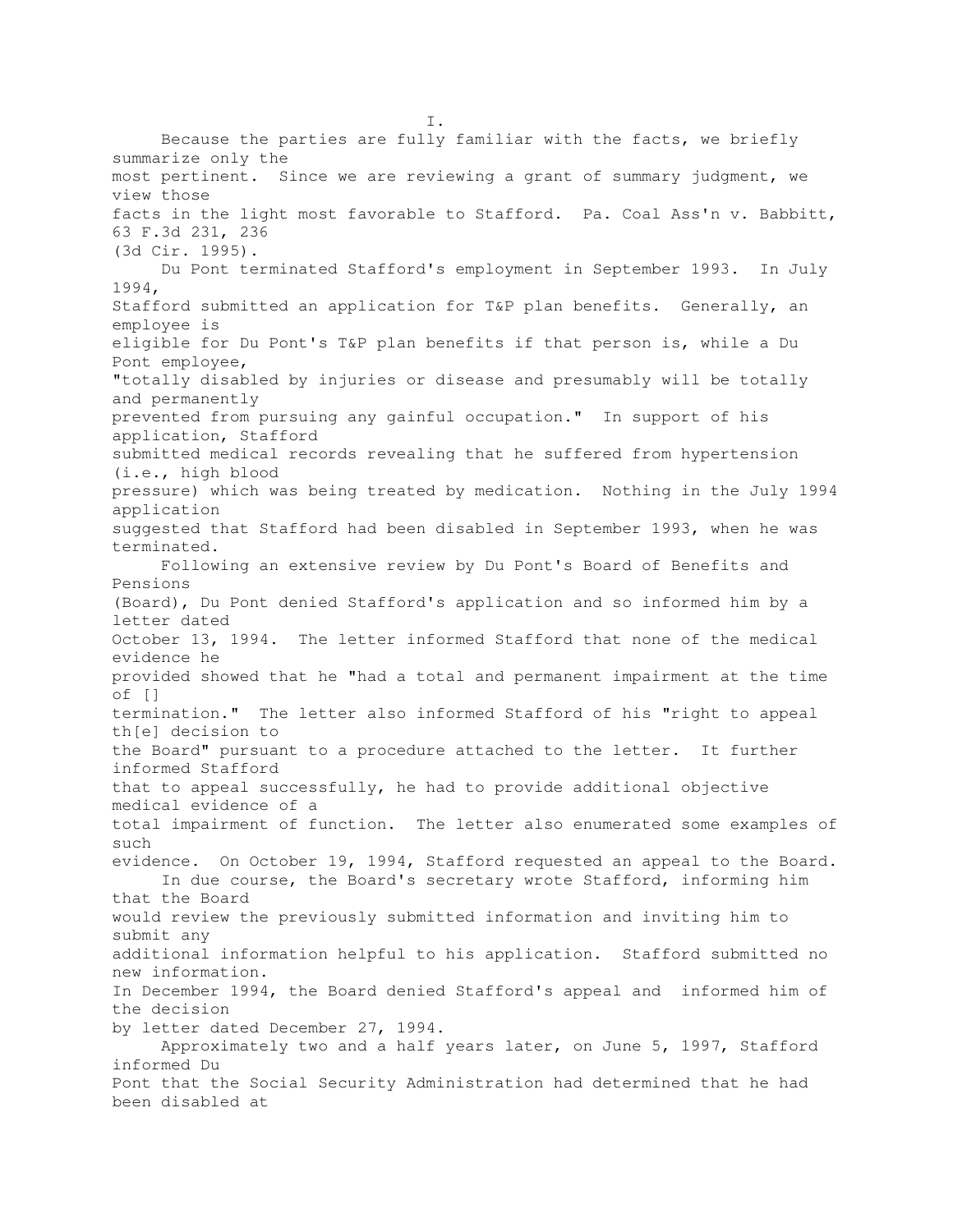the time of his termination in September 1993 and had awarded him Social Security disability benefits. Du Pont informed Stafford that a Social Security disability award does not ipso facto qualify a person for T&P plan benefits. Du Pont also advised him to submit new medical information in support of his claim, which would be reviewed to determine if it warranted reopening Stafford's case before the Board. Stafford submitted new medical records, but none suggested that he had been permanently disabled from working at the time of his termination in September 1993. Therefore, in January 1998, Du Pont advised Stafford that it would not reopen his T&P plan application. On February 23, 1998, Stafford filed this suit. II. We exercise de novo review over the District Court's granting summary judgment. Id. Summary judgment is proper when no material facts are in dispute and judgment can be entered as a matter of law. Edelman v. Comm'r of Soc. Sec., 83 F.3d 68, 70 (3d Cir. 1996). The applicability of a statute of limitations is a legal question and is likewise reviewed de novo. Syed v. Hercules Inc., 214 F.3d 155, 159 n.2 (3d Cir. 2000). The District Court had two bases for granting summary judgment. First, it looked at Du Pont's rejection of Stafford's original 1994 application. The Court ruled that there was a one-year statute of limitations vis-a-vis Stafford's 1994 application, and that Stafford's challenge was therefore untimely. The Court then separately looked at Du Pont's January 1998 rejection of Stafford's attempt to reopen his case, and ruled that such denial was not arbitrary and capricious. Stafford, egregiously misapprehending the Court's ruling, believes that the District Court relied on the statute of limitations to reject both his original 1994 claim and his later attempt to reopen it. Because the statute of limitations ruling is the only issue briefed by Stafford, it is the only issue this Court will address. Stafford first argues that Du Pont did not assert a statute of limitations defense until after the formal briefing of the summary judgment motion and that Du Pont therefore waived the defense. We first note that affirmative defenses, which include the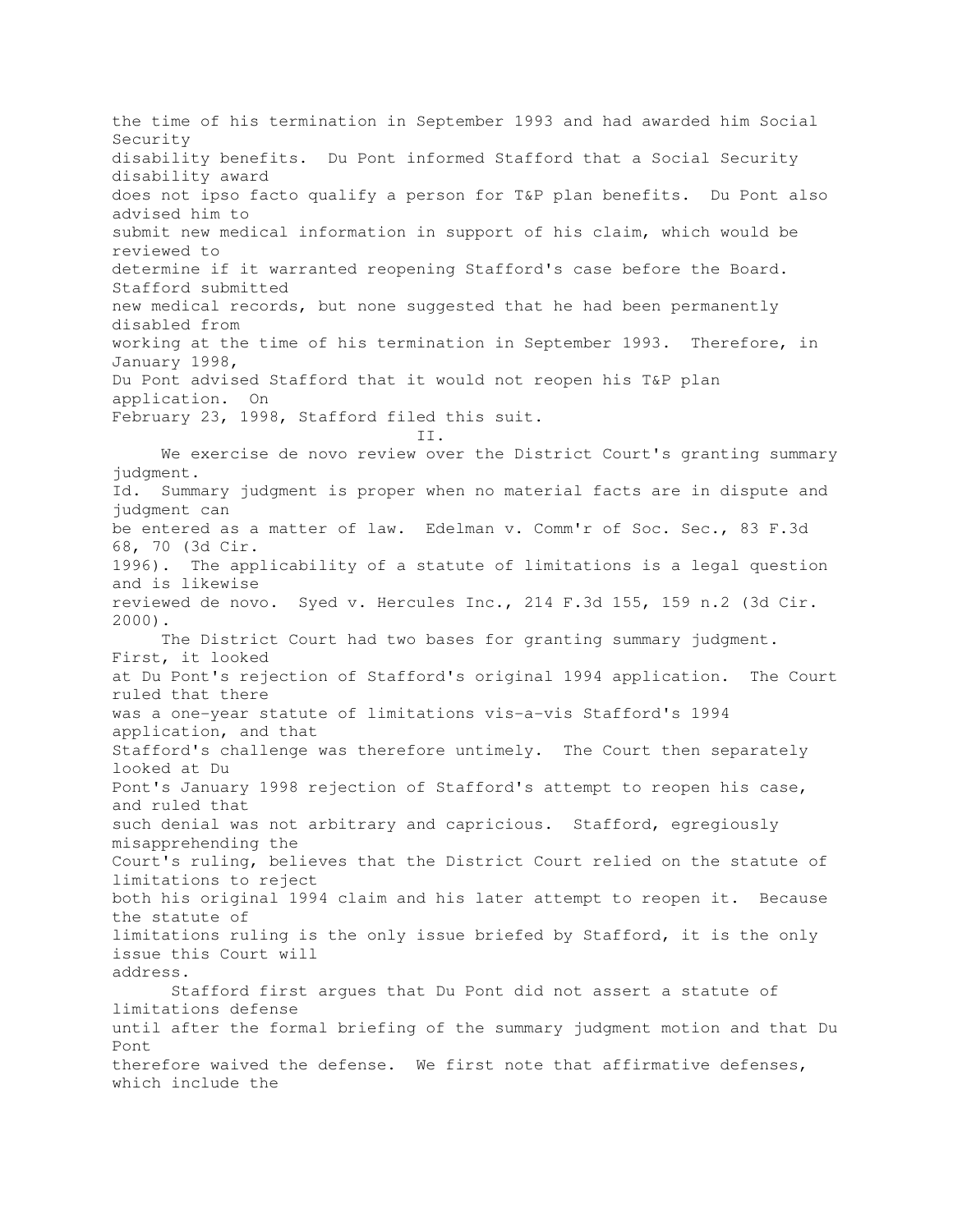statute of limitations, are not waived if raised at a "pragmatically sufficient time" with no prejudice to the plaintiff. Eddy v. VI Water & Power Authority, 256 F.3d 204, 209 (3d Cir. 2001) (internal quotations omitted). Moreover, "issues tried by the express or implied consent of the parties are 'treated in all respects as if they had been raised in the pleadings.'" Charpentier v. Godsil, 937 F.2d 859, 864 (3d Cir. 1991) (quoting Prinz v. Greate Bay Casino Corp., 705 F.2d 692, 694 (3d Cir. 1983)). Here, Stafford met Du Pont's statute of limitations defense head-on in the District Court, without objection. He had a full and fair opportunity to present his arguments, and he will not now be heard to raise an objection. Stafford further appears to argue that since Du Pont's procedure allows employees to attempt to reopen their cases, his administrative remedies were never exhausted and the statute of limitations has not begun to run. Weldon v. Kraft, Inc., 896 F.2d 793, 800 (3d Cir. 1990) (noting that federal courts normally will not hear an ERISA claim until the plaintiff has exhausted all remedies available under the plan). Stafford's position defies all logic. If this Court adopted Stafford's theory, there would never be repose for an employer that procedurally allows for the reopening of a case. A decadeold finding of non-disability could then be judicially challenged simply by a plaintiff seeking to reopen the administrative process. Allowing this would in turn create incentives for an employer not to allow any reopening of the administrative process, lest it face a perpetual risk of litigation. See generally Martin v. Constr. Laborer's Pension Trust, 947 F.2d 1381, 1386-87 (9th Cir. 1991) (noting that tolling the statute of limitations under similar circumstances penalizes employers for giving employees' cases further consideration). ERISA does not demand that an employer allow for reopening of closed cases. In providing such a procedure, Du Pont acts benevolently, and we do not intend to discourage such benevolence. Stafford's original claim accrued when the Board denied his appeal in December 1994. Du Pont's unwillingness to reexamine Stafford's case in the event of new medical information in support of his claim has no effect on the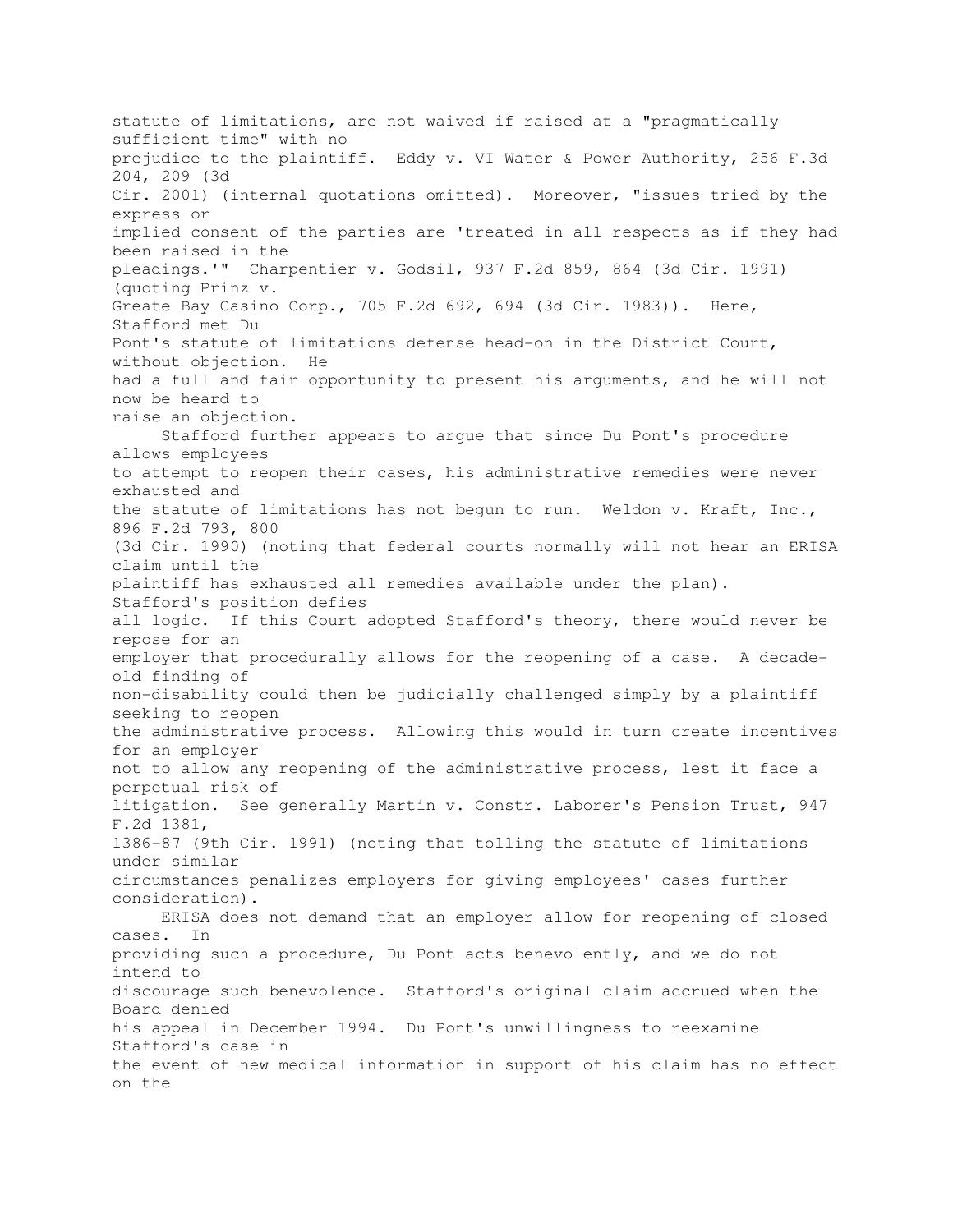applicable statute of limitations. The statute of limitations began running in December 1994, when the Board rejected Stafford's appeal. Stafford cites Doe v. Blue Cross & Blue Shield United, 112 F.3d 869 (7th Cir. 1997), as support for tolling the statute of limitations. The citation is inapposite. Doe involved a defendant who asked the plaintiff to delay filing a suit in order to continue negotiations. Id. at 876-77. Nothing like that occurred here. Du Pont merely encouraged Stafford to submit additional information beneficial to his claim, and informed him that his claim would be reevaluated if new information came to light. Du Pont did nothing expressly or implicitly to discourage Stafford from timely seeking judicial redress. Doe is therefore unavailing to Stafford. Finally, Stafford cites Epright v. Envtl. Res. Mgmt., Inc. Health & Welfare Plan, 81 F.3d 335 (3d Cir. 1996), for the proposition that when a letter denying benefits does not explain the proper steps for pursuing review of the denial, the plan's time bar for review is not triggered. Id. at 342. Of course, if the plan's time bar is not triggered, administrative review is not exhausted and the statute of limitations does not begin to run. Weldon, 896 F.2d at 800. Here, however, Du Pont provided Stafford all necessary information. In the October 13, 1994, letter informing Stafford of the denial of his claim, Du Pont also advised him of his right to appeal to the Board, the proper procedure for taking such an appeal, and informed him that to successfully appeal, he had to submit additional objective medical evidence. Du Pont explained to Stafford the proper steps for reviewing its denial of Stafford's application, and thus Epright is of no benefit to him. Stafford also argues that a three-year statute of limitations is applicable to his claim, rather than the one-year statute applied by the District Court. This case is on all fours with Syed v. Hercules Inc, 214 F.3d 155 (3d Cir. 2000), which held that Delaware's one-year statute is applicable under these circumstances. Assuming arguendo that the three-year statute is applicable, Stafford's suit is still untimely. Stafford's claim accrued in December 1994. Stafford filed suit on February 23, 1998,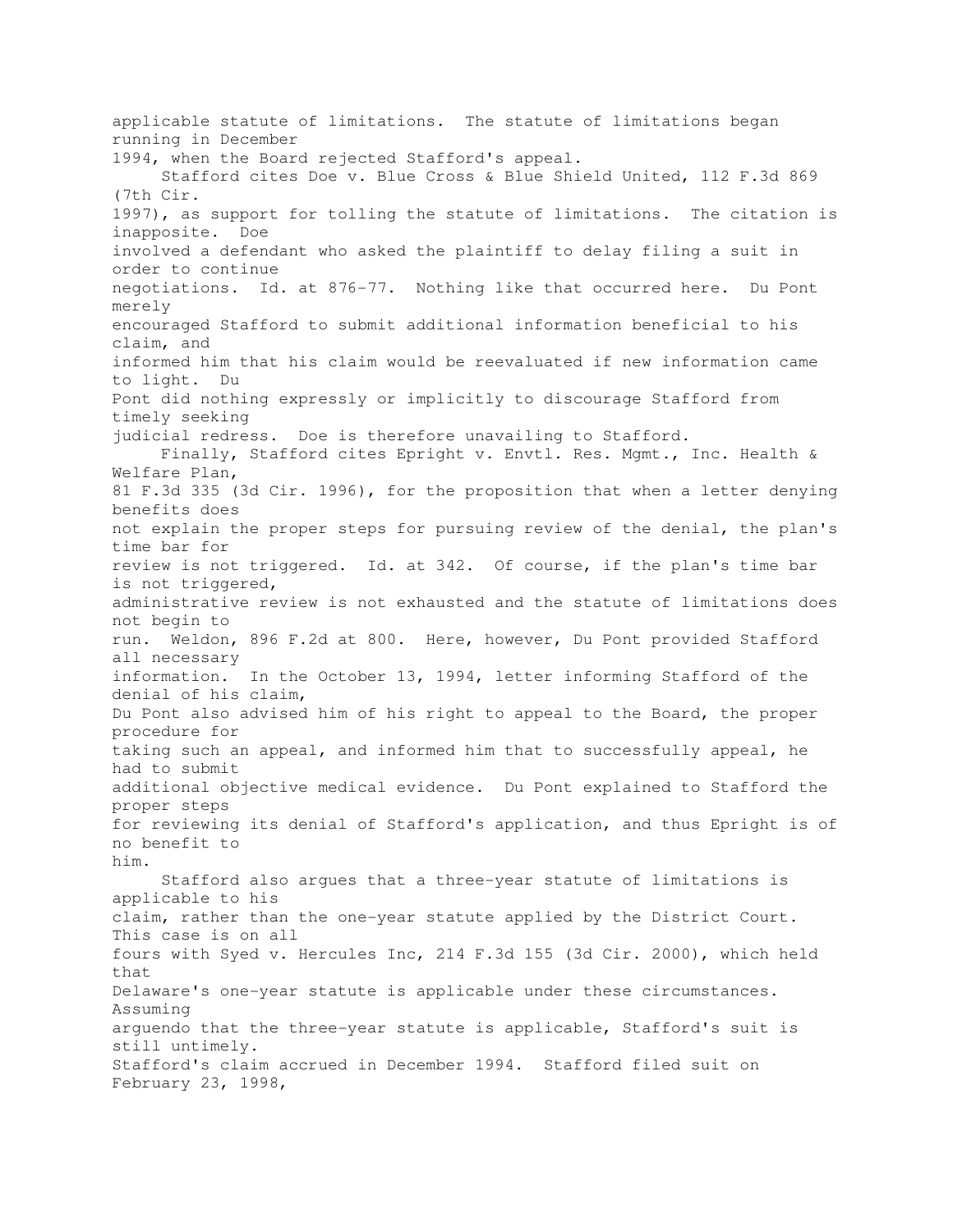more than three years later. Thus, under either statute of limitations, Stafford's efforts to reopen his 1994 claim is barred.

 III. In summary, Stafford's February 1998 suit was untimely and the District Court committed no error in granting summary judgment in favor of Du Pont. Accordingly, the District Court's judgment is affirmed. Each side to bear its own costs.